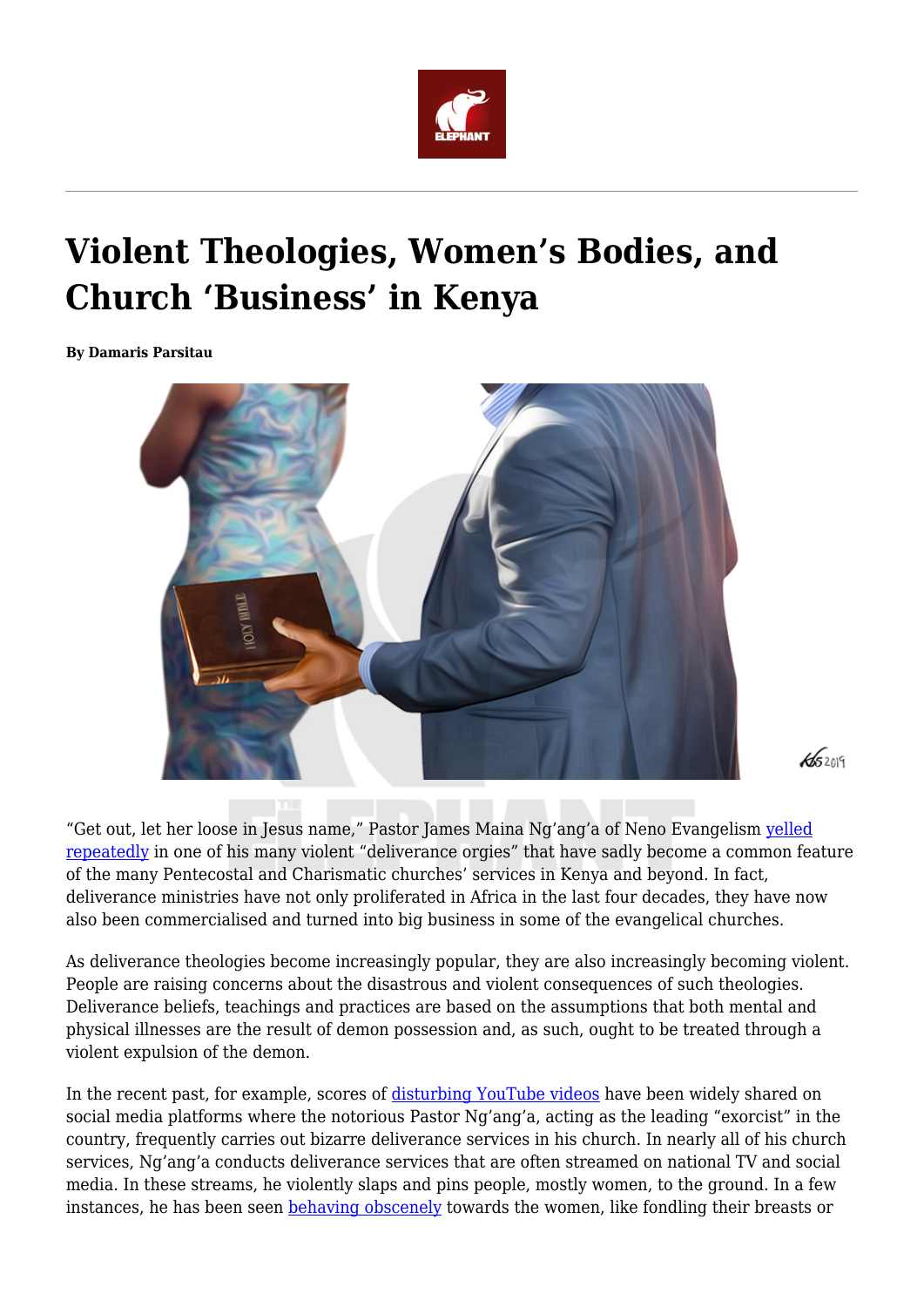objectifying their bodies. In the act of casting out the demons, Ng'ang'a slaps and assaults his "victims" to rid them of the demonic attacks in a performance that is stage-managed and wellchoreographed. In one episode, he violently slaps and knocks down an old diabetic man with kidney failure to the ground ostensibly to slap out the demon of diabetes.

In one particularly disturbing video that went viral, Ng'ang'a literary [beats up and slaps](https://www.youtube.com/watch?v=Gi-7LO8WF2I) a young man violently and several times, knocking him off the ground. In normal circumstances, this type of assault would have called for police action. This video attracted both local and international outrage, prompting the US celebrity rapper Snoop Doggy Dog to tweet, "*When you are late on the offering money, the Rev needs his money."*

That YouTube video attracted hundreds of thousands of viewers before it was deleted. Odiously, it led to a debate on the pros and cons of deliverance theology. Meanwhile, Ng'ang'a [response](https://nairobinews.nation.co.ke/videos/pastor-nganga-claps-back-at-snoop-dogg-over-exorcism-clip) to the rap musician was to suggest that Snoop Dog "sniffs a lot of stuff".

As the video caught the attention of both local and international audiences, and generated opprobrium, neither Ng'ang'a nor his congregations thought it was a big deal at all. Instead, his followers continue to cheer and watch in amazement as the supposedly "demon-possessed people" roll on the ground until the "demons" are forced to flee and the possessed calm down. The deliverance practice is characterised by the violent throwing of people to the ground, ostensibly to immobilise the possessed so that the exorcism can ably take place as the "exorcist" Ng'ang'a coaxes out dark forces. This act points to the immense (spiritual) powers of the exorcist and the bestowed power he commands over his hapless and helpless victims.

Violent deliverance practices are commonplace in Ng'ang'a's ministry. That has been so, and has been a defining feature of Neno Evangelical Centre since its inception in the early 1990s. This, no doubt, is a ploy to attract huge crowds to his church.

The focus of deliverance ministries is to shift the agency from the "victims" in a way that keeps them constantly dependant on the pastors to make important decisions on their behalf. This manufactured power is the stuff of legends and in the case of many Pentecostal pastors, such as Ng'ang'a, is always well-crafted for manipulation purposes. Ng'ang'a has presumably convinced his followers that he engages the supposed demons in conversation, commanding them to depart forthwith from the person.

According to the "exorcist-in-chief" himself, many of the demons that enter his followers are meant for him and supposedly have been sent to destroy Pastor Ng'ang'a, the man of God himself. Why? Ostensibly because demonic forces don't like him because he is the arch-enemy of the kingdom of darkness and a "general" of God's Kingdom. Neither the pastor, nor the congregation or even the socalled demon-possessed persons, see anything wrong in these violent deliverance orgies.

A core part of Ng'ang'a's sermons include weekly deliverance sessions that are often aired on national TV on Sundays. Their main focus is demon exorcism of believers, who are paraded in front of the church and who often appear to be "possessed". According to Ng'ang'a, his deliverance sermons are rooted in the book of Mark 6:13 that says: *They drove demons out and anointed many sick people with oil and healed them*. Never mind that there is no anointing of the sick with oil. Jesus Christ simply commanded the demons.

From the nebulous Ng'ang'a, what we see is an intense, loud, malodorous, violent melodrama, in which, as if he himself is demon-possessed, yelling into the microphone "fire, fire, fire" as he "assaults" the demon-possessed flock.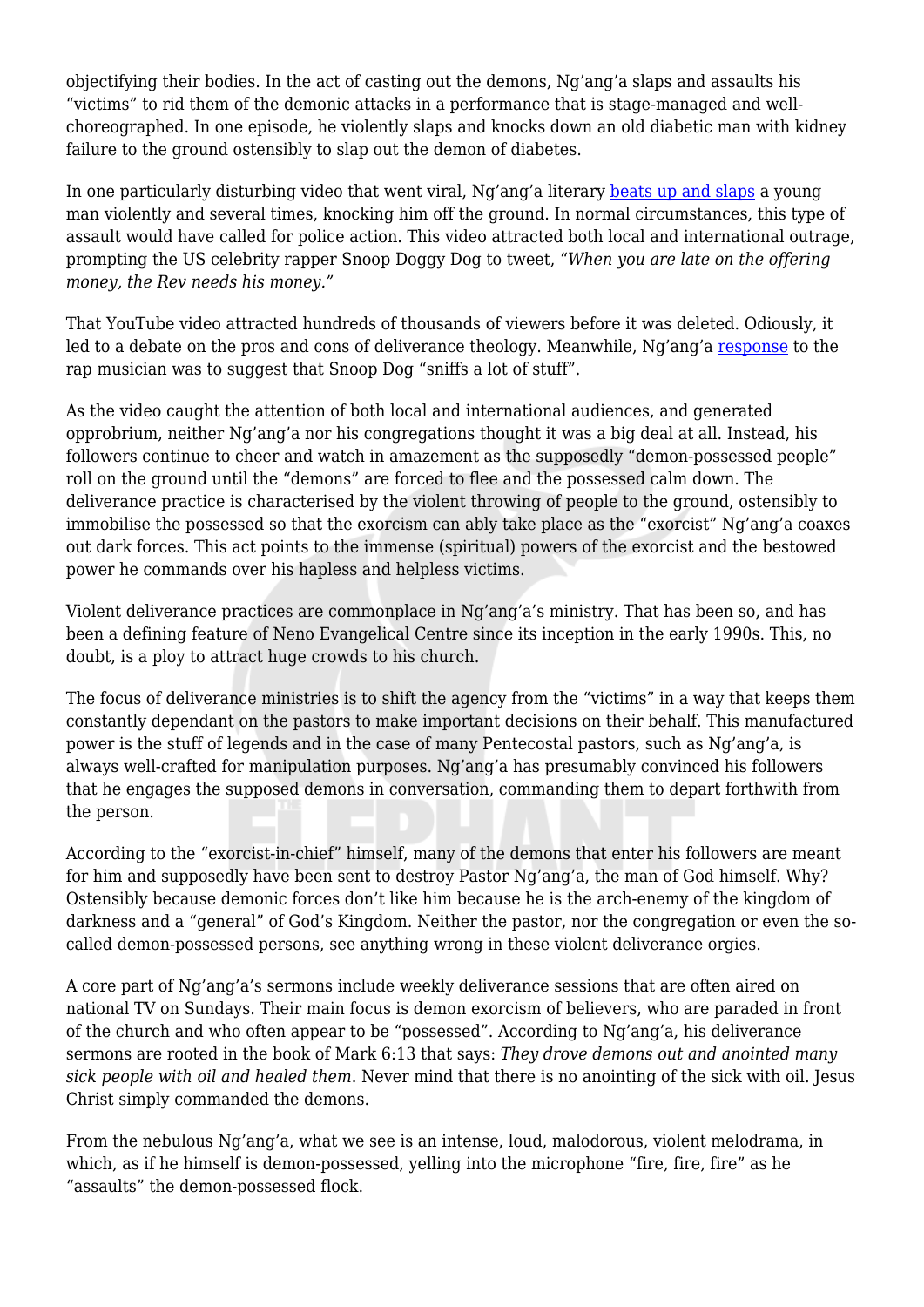## **Health, wealth and the prosperity gospel**

The deliverance theologies must be understood within the larger context of the health and wealth prosperity gospel prevalent in all of Africa, as well as the collapse of healthcare systems. There was an explosion of hundreds of deliverance churches and ministries in Africa in the 1980s and 1990s that were first popularised by the proponents of the health and wealth gospel from North America but which were later localised. Both the health and wealth gospel represent a rather controversial strand of global Christianity that is now popular in many parts of Africa, especially in Nigeria, Ghana, South Africa, Zimbabwe, Zambia and Malawi, among many others.

While both Christian men and women seek deliverance, many of the possessed are often women, which in itself is unsurprising, given the fact that the majority of Pentecostal and charismatic church followers are women. It is also a fact that women of varied educational, demographic and socioeconomic backgrounds seek deliverance services. In November 2018, in a [video widely circulated,](https://www.youtube.com/watch?v=bTC9D9p5f0c) Apostle Ng'ang'a is purportedly shown casting out demons from the famous Tanzanian gospel singer Rose Muhando at his Nairobi church. In that video, demons in Muhando's body and mind are allegedly "heard" bragging that they were the cause of her misfortunes and that they had placed an ominous object on her that intended to completely kill her musical career.

The deliverance theologies must be understood within the larger context of the health and wealth prosperity gospel prevalent in all of Africa, as well as the collapse of the healthcare systems.

After the violent deliverance orgy, in which she is seen spinning out of control and reeling on the floor screaming before she is pinned down by Ng'ang'a, Muhando "thanked God" for coming to her rescue and delivering her from the powerful demons that have tormented her for a long time. She claimed that all her wealth, fame and talents had gone, leaving her extremely poor and vulnerable, thanks to the destructive demons. Before this deliverance orgy, friends and colleagues in the gospel music industry had raised the alarm that all was not well for the popular gospel songbird, pointing out that she had been broke, depressed, sickly and in need of medical and spiritual help.

In yet another [video,](https://www.youtube.com/watch?v=M1rlJ1CSsvI) Rose Muhando is seen being "delivered from the clutches of the demon" by Nairobi's flashiest self-proclaimed prophetess, Lucy Natasha of the Prophetic Latter Glory Ministries International, an indication that one deliverance session is probably not enough, or that one pastor is not as powerful as another, or, as a patient would do in the medical world, followers are simply seeking a second opinion.

This "Muhando experience" lends credence to the fact that deliverance ministries are always in competition to attract followers to their healing services, hence creating stiff competition between various churches. This competition has necessitated the creation of niche ministries where a particular pastor or pastoress will emphasise certain special powers to woo members. So, some will teach deliverance, others will teach money and prosperity, while others focus on sexual purity and end-time theologies.

In the case of Ng'ang'a, he teaches an extreme form of deliverance, as well as the health and wealth gospel. To keep his followers glued to his ministry, he has to practise deliverance as a way of displaying his "spiritual prowess". Ng'ang'a has always distinguished himself as an exorcist par excellence since he established his Neno ministry and may have been influenced by the 1980s proponents of the deliverance theologies, such as the Nigerian Emanuel Eni and others.

Many people were baffled to see Rose Muhando spinning out of control and rolling on the floor in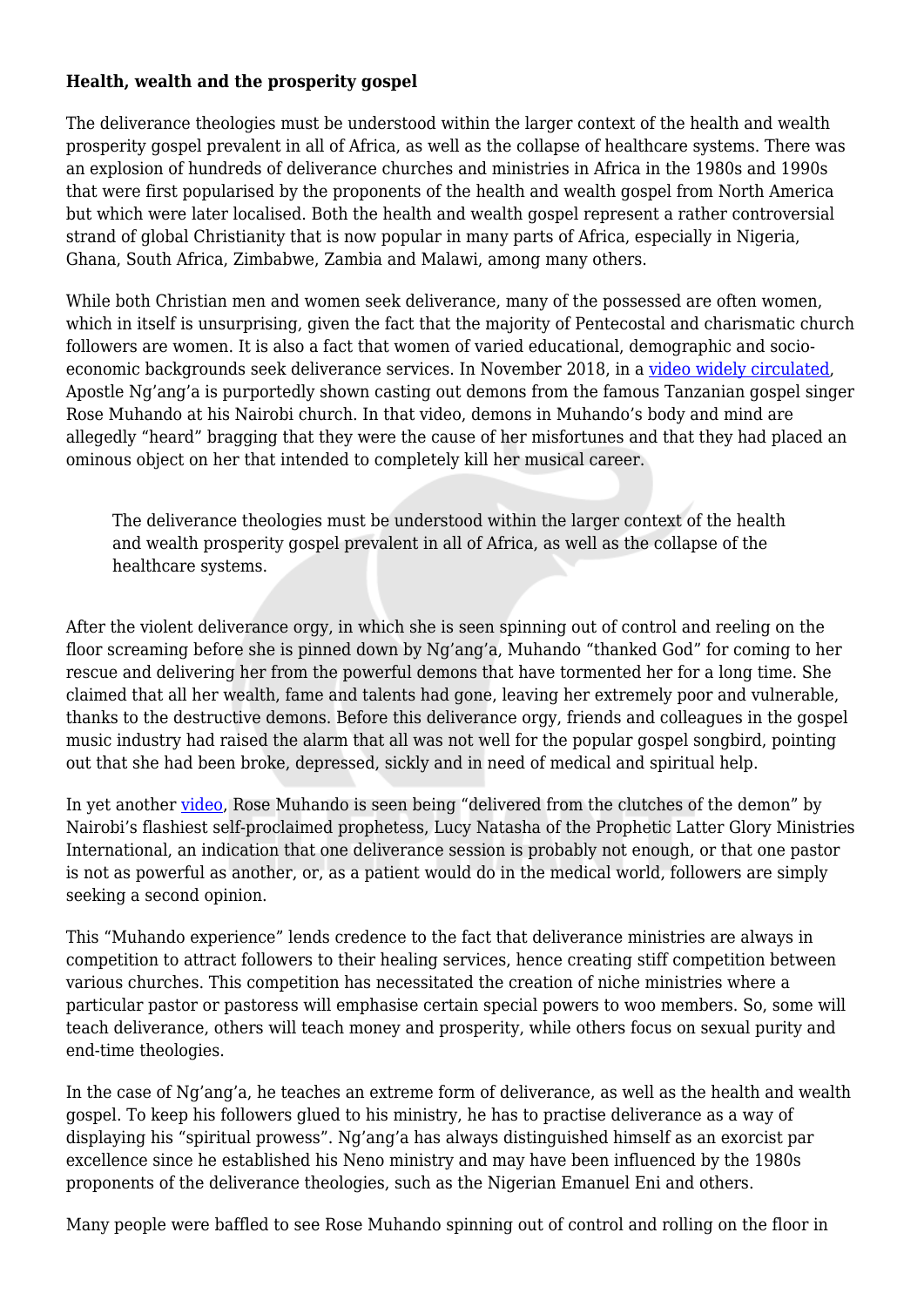the most undignified manner as Apostle Ng'ang'a purportedly, stubbornly, drove out the demons in her. Christians and non-Christians posed many questions, not just about the meaning of deliverance, but also about the easy resort of African Christians to "prayers for deliverance", even for nonspiritual everyday mundane things that do not require spiritual interventions.

## **"Spirit husbands" and sexual anxieties**

Why do people subject themselves to the indignity of such violent acts that include falling, reeling, spinning uncontrollably, foaming in the mouth and sprawling wildly on the ground to receive deliverance? Why do Christians see the devil and demons in everyday, mundane day-to-day matters that could easily be resolved through non-spiritual means? Why is demonic exorcism conducted in a violent manner? Why are more women than men prone to demonic attacks? Why are women's bodies portrayed as the locales for demons and evil spirits and witches? How come women seem not to have no value for their dignity and bodily integrity? Are not women and their bodies also children of God, made in the image and likeness of God? Does not the idea that women's bodies are locales for demonic spirit and temples of the devil and satanic practices negate God's love for women and deny them God's grace and love? Why are women's bodies the homes of bad spirits, sins, impurity, death and everything that is bad? Do Kenyan women have no regard for their bodies as beautiful and clean and pure and instruments that bring life to the world? Why do women view themselves as temples of demons and not the Holy Spirit? Are there not other available means that Christians could use to seek deliverance? What kind of desperation drives people to open themselves to this kind of indignity, violence and abuse by charlatans like Ng'ang'a? How should Christians offer solutions to people in need of answers to their existential problems? Why do women allow the self-declared "men and women of God" pastors to have power over their lives, bodies and minds?

These questions always run through my mind every time I see these violent practices. While Pentecostal churches generally stress that the world is a place of spiritual warfare between God and evil forces, for many women frequenting such churches, this strange but now accepted and normalised spiritual practice is increasingly becoming violent and borders on the absurd.

Many women have also sadly come to uncritically accept that everything that is wrong in their lives – whether it is absentee husbands and fading spouses, marital anxieties or infertility, business failure or stagnation, financial insecurity, stress, sickness, job insecurity and poverty, wayward children, fear of witchcraft, among many other social and moral panics – is as a result of demonic possession.

Several interviews with born-again Christian women revealed that many have internalised the belief that their bodies and spirits are spaces where demons reside and are the cause of the many spiritual issues they grapple with. A number of women I spoke to suggested that many women believe they are possessed by demonic spirits, including "spirit husbands". Two women told me that they believed that demons and evil spirits would visit them at night and have sex with them. These women talked of the torment, the shame and the helplessness they feel when these "spirit husbands" or "night husbands" come to claim their conjugal rights. The told me that they frequently have sex with demons whose physical presence cannot be seen, and do not have human form. When I asked them to describe these experiences, they painted pictures of handsome but mean men, who appear like in the movies to just rape them and then vanish.

I corroborated these claims in an episode in which Ng'ang'awas apparently conducting deliverance sessions for women who allegedly have sex with demons at night. This scary and unimaginable phenomenon has also been documented by social scientists in other parts of Africa.

Some theologians have suggested that some of these disturbing experiences could potentially personify women's "sexual anxieties and fantasies", as well as exemplifying their sexual ambiguities.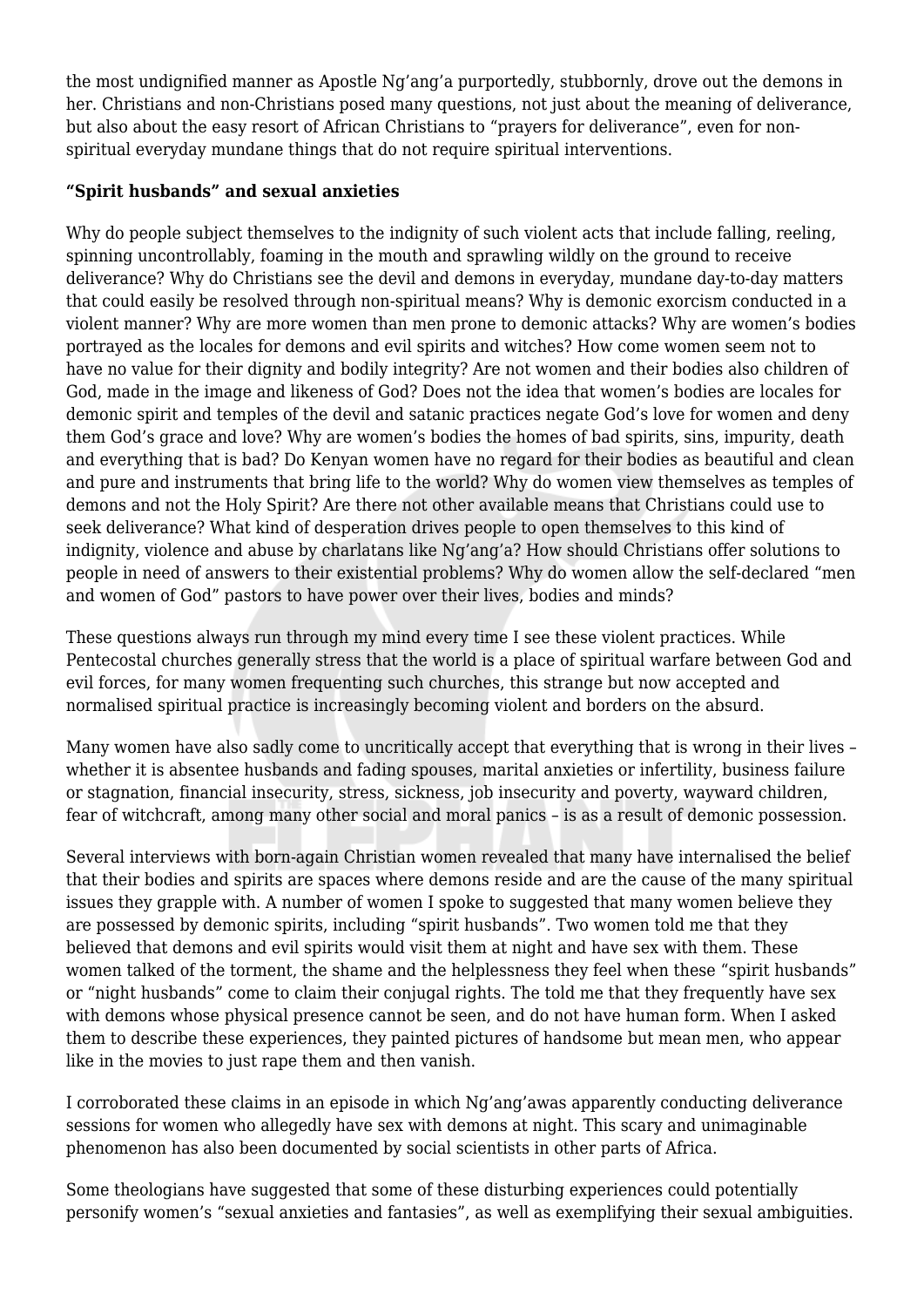They could also be hallucinations. But they could also be suggestive of extreme emotional, psychological and mental health struggles that these women are grappling with. Yet narratives of these women leave no doubt that they seriously and honestly believe that they actually have sex with demons at night and are helpless about their situation. Some women seem to truly believe that they are possessed by the spirit also known as "night husbands" and "spirit husbands" forces.

To that extent, women who have accepted this fact turn to spiritual exorcism and deliverance orgies perpetuated by the likes of Ng'ang'a and his ilk. While deliverance theology is an indication of people and specifically women's anxieties around sex, relationships, marriage, children, security, money, fear of witchcraft and other social tensions, such as bodily integrity, rejection by spouses, marital infidelity, depression and mental health issues, spirit spouses are an indication of the entanglement of reproductive issues, such as sexuality, marriage, procreation, in-laws and spousal violence.

Rose Muhando, for instance, it has been suggested, had long been grappling with bad business, financial challenges, drugs, relationship issues, fears of witchcraft and mental health issues before she sought deliverance from Ng'ang'a. When women speak about their lack of sexual pleasure, sexual violence, complex relationships, irresponsible fathers, infertility, tensions with in-laws, spirit husbands and others, they are essentially and indirectly speaking about social anxieties and their personal security. This is not difficult to see given that Kenyan society is faced with huge challenges, including violence against women, which has become a defining feature of life. This explains why even seemingly upward mobile women such as Rose Muhando are also experiencing tensions around their lives.

## **SAPs and African cosmologies**

Scholars and researchers have theorised that desperation stress, family break-ups, financial constraints, poverty, and unemployment, are some of the drivers of the deliverance industry. This is important given that the emergence of Pentecostal churches is directly linked to the impact of the 1980s Structural Adjustment Programmes (SAPs) in Africa. Other factors that have contributed to the spread and popularity of deliverance ministries and beliefs include trauma, despair, and healthrelated anxieties brought about by the collapsed healthcare facilities in African countries. But deliverance theologies also find explanation in African cosmologies where sickness or disease is often thought to have been caused by witchcraft or the "evil eye" or other unseen forces.

Nevertheless, the whole phenomenon of deliverance theologies can be understood as an attempt to make meaning to the social and health challenges that people grapple with, a sort of theology of survival. However, charlatans like Ng'ang'a have seized this to make a name and money and to plant himself as a leading exorcist.

When women speak about their lack of sexual pleasure, sexual violence, complex relationships, irresponsible fathers, infertility, tensions with in-laws, spirit husbands and others, they are essentially and indirectly speaking about social anxieties and their personal security.

In his recent [article,](https://www.nation.co.ke/oped/opinion/Of-God-and-African-fatalism--Let-s-interrogate-all-our-beliefs/440808-5300322-p5mxkkz/index.html) Prof Makau Mutua argues that African people are fatalistic because they have endured so much trauma brought about by three important historical epochs: slavery, colonialism, and the Cold War. He says that these three evils deeply traumatised Africans and spurred despair and deep spirituality. As such Africans often resort to religion and spirituality to explain away their trauma and despair. In this sense, he posits that religion could be used as a clutch to lean on or a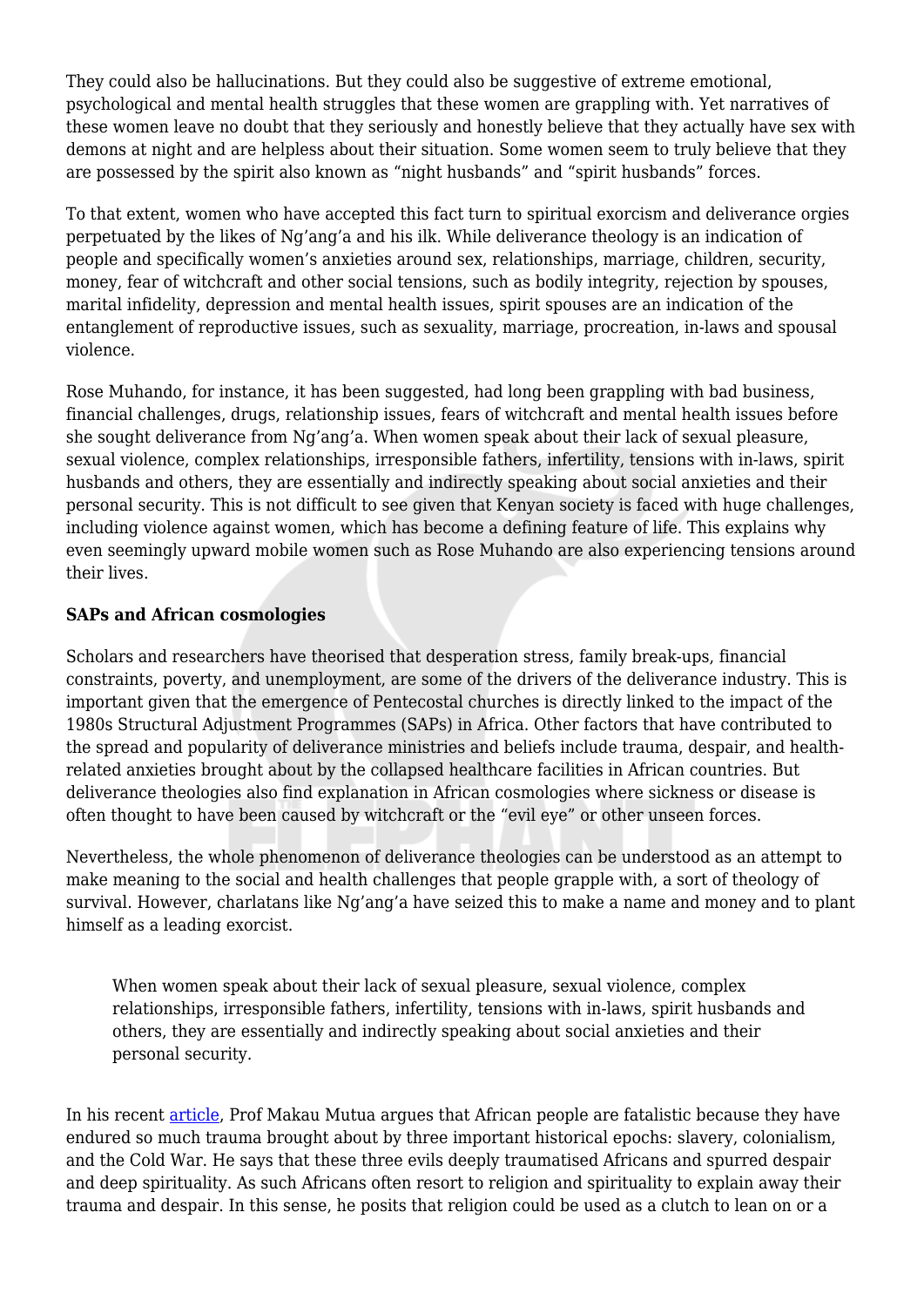comforting intervention to minimise pain and to "live one day at a time", a common phrase used by Christians when they think about an insecure future. The promise of a better tomorrow in the hereafter can allow one to endure a brutish existence on earth in anticipation of a better tomorrow. Therefore, religion can be an opiate that eases and dulls the pain of everyday existence characterised by poverty, sickness, and many vagaries brought about by a predatory state.

The easy resort to prayer and the spiritualisation of everything stifles pragmatic interventions, such as, seeking medical attention, including socio-psychological support and care. But it also raises questions about churches that are increasingly becoming spaces of violence instead of spiritual and earthly liberation.

Should churches not develop and expand educational programmes that assist the identification of natural causes for different phenomena so as to deter people from believing in witchcraft and demons? Deliverance beliefs and practices are based on the assumption that both mental and physical illnesses result from possession of the sufferer by demons and that the sufferer should, therefore, be treated through expulsion of these demons. Deliverance theologies enslave people to the delusional belief that it is only through the casting out of demons that they can be healed. Hence, deliverance ministries shift blame for sin, addiction and other human struggles to the demonic world and not to the government that fails to provide sufficient healthcare to its citizens. Similarly, deliverance theologies prevent people from demanding better from their governments; the charlatans of the deliverance industry take the government's place. The not only take agency from the individual to the pastor, but create and foster paranoia.

Yet deliverance theologies also raise critical questions about abuse, bondage, peoples' vulnerabilities, exploitation, freedom, liberation, moral and ethical issues, personal responsibility and violence. They also raise questions about power dynamics and deliverance as a business tool for the Pentecostal clergy.

Scholars and researchers have theorised that desperation stress, family break-ups, financial constraints, poverty and, unemployment, are some of the drivers of the deliverance industry. This is important given that the emergence of Pentecostal churches is directly linked to the impact of the 1980s Structural Adjustment Programmes (SAPs) in Africa.

More importantly, they raise questions about regulation of churches, as well as church taxation. Churches in Kenya are exempt from taxation because there is the assumption that they do social and public good. My research on Pentecostal and charismatic churches tells me that fewer Pentecostal churches venture outside of strictly spiritual issues to preach a social gospel grounded in social justice and human dignity. What we have are religious outfits led by the proponents of the deliverance and wealth ministries that are focused on creating opulent lives for the men and women of God and their immediate families, and propping up a cadre of an opulent clergy, who then become a law unto themselves.

Yet, the blame also rests squarely on the Government of Kenya that has left its citizens to the mercies of spiritual charlatans who impoverish and manipulate vulnerable Christians in the guise of proving spiritual blessings and healing to the oftentimes dazed folk. The government has failed its people, the majority of whom are Christians, because it cannot offer them sustained public healthcare, a core mandate of a responsible state. It has failed because it has shirked from its responsibilities of regulating these spiritual charlatans.